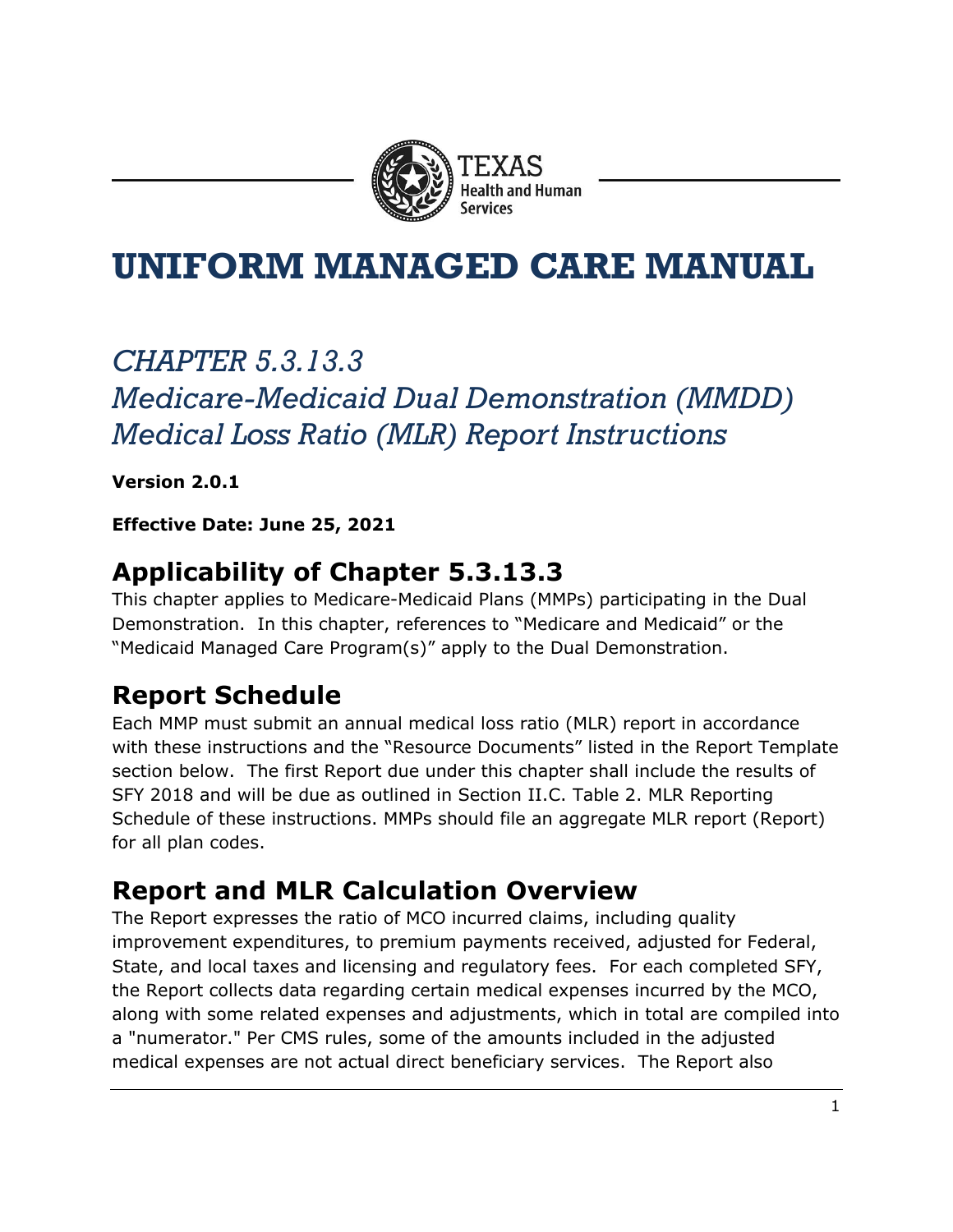collects data regarding certain premium payments made to the MCO, along with certain related amounts and adjustments, which in total are compiled into a "denominator." The defined numerator is then divided by the defined denominator, and a ratio is calculated, which may then be further adjusted by a creditability adjustment factor. This final ratio is the MLR. This ratio or percentage may be expressed as a simple number, whereby, for example, a ratio of 0.85, or 85%, may be expressed simply as an MLR of 85. Additional digits may be used; for example, an MLR of 85.1.

## **Calculation on a post-Experience Rebate basis.**

MLR results will be reported on a post-Experience Rebate basis. This means that the Experience Rebate, if any, will be part of the calculation; an Experience Rebate reduces the total amount of premiums in the capitation. HHSC interest assessments, if any, are unallowable costs under the Cost Principles and are neither medical expenses nor premium payments. As such, they will not be included in the MLR calculation.

## **Implications of the Administrative Expense Cap and Reinsurance Cap.**

The Administrative Expense Cap should not directly impact the Report, other than indirectly, via the Cap's possible impact on the amount of Experience Rebate payable. Any reinsurance amounts deemed unallowable via the Reinsurance Cap may impact the Report.

# **Consolidation**

If an MCO contracts with HHSC under more than one legal name, then the MCO should complete a consolidated Report including all such legal entities, across all MMP Service Areas. *Implications of results*. While there may be target MLR levels to achieve, there is no monetary impact, such as rebates, awards, or recoupments, associated with the MLR level attained for a given SFY by a given MCO. HHSC assesses a monetary impact instead via the Experience Rebate methodology, which serves a similar purpose.

# **Report Template**

## **I. Background**

Medicare-Medicaid Plans (MMPs, also known as STAR+PLUS MMPs) participating in the Texas Dual Eligibles Integrated Care Demonstration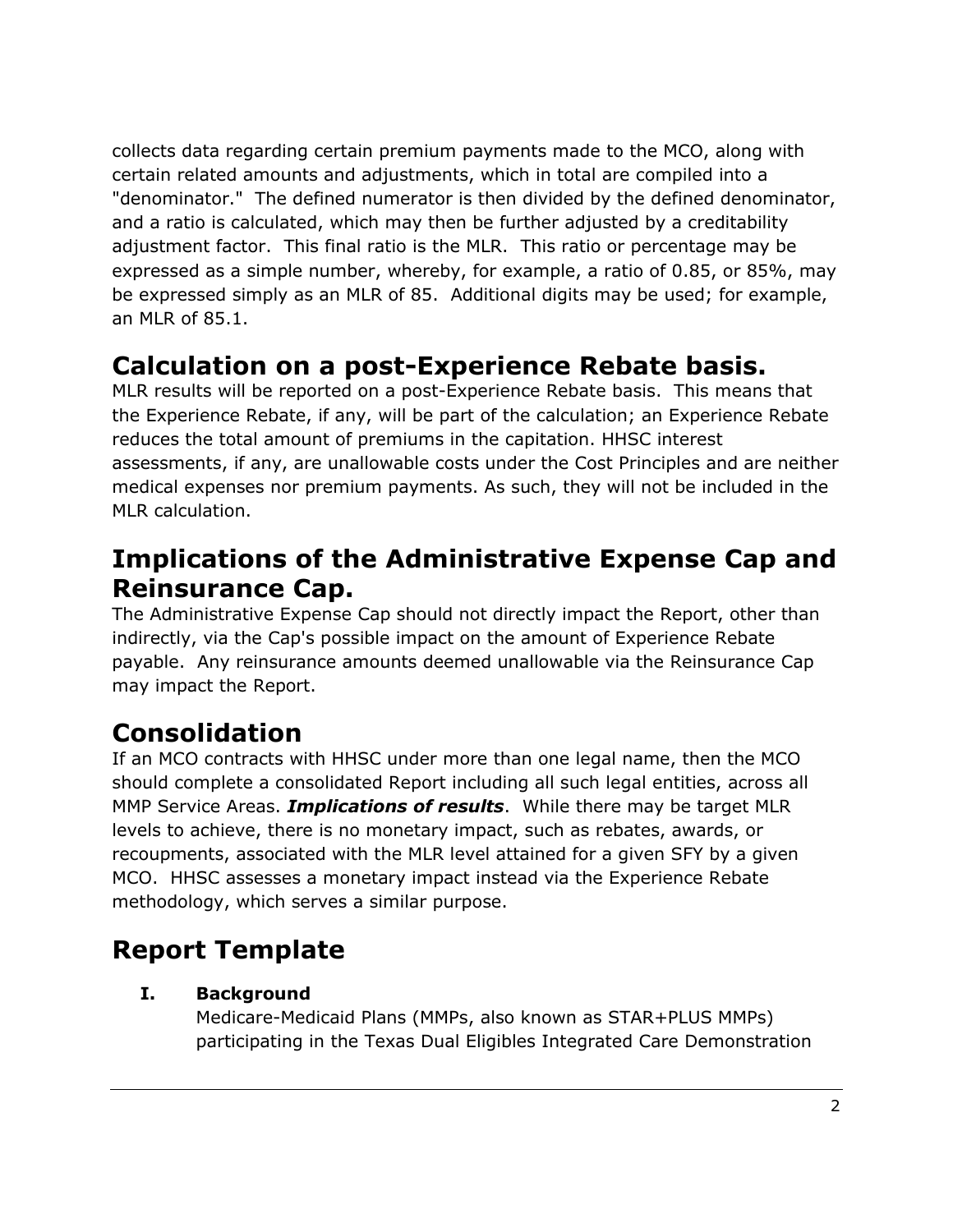Project (the Demonstration) must submit to the Centers for Medicare & Medicaid Services (CMS) and the Texas Health and Human Services Commission (HHSC) their Medical Loss Ratio (MLR) for coverage provided in the capitated financial alignment demonstration. MLR is the portion of plan revenues that are spent on claims and activities that improve health care quality. MMPs participating in the Demonstration are required to submit their MLR for all state fiscal years beginning with SFY 2018 (September 1, 2017, through August 31, 2018). Texas MMPs will report their MLR on a state fiscal year (September 1 – August 31), rather than Demonstration Year, basis.

This document provides instructions on submitting MLR reports for Texas MMPs participating in the Demonstration periods as shown below in Section II.A. Table 1. The instructions generally follow CMS's MLR Report Filing Instructions for Medicare Advantage Organizations (MAOs) and Part D Prescription Drug Plan sponsors (MAPDs). However, the instructions also incorporate state-specific variations to address Medicaid-related issues not anticipated by CMS's MLR Report Filing Instructions for MAOs and MAPDs, as well as requirements per the three-way contract. Please note that in cases where these instructions do not provide detail, the detailed guidance for each line item included in CMS's MLR Report Filing Instructions for MAOs and MAPDs applies. Additional information on Quality Improvement (QI) activities can be found in Appendix A of this document.

#### **A. Resource Documents**

The guidance articulated below was developed from the following source documents:

• 42 CFR Part 422, Subpart X (for Medicare Advantage organizations) & Part 423, Subpart X (for Part D plan sponsors)

- CMS's MLR Report Filing Instructions for MAOs and MAPDs for CY2014, CY2015, CY2016, CY2017, and CY2018 available at: [https://www.cms.gov/Medicare/Medicare-Advantage/Plan-](https://www.cms.gov/Medicare/Medicare-Advantage/Plan-Payment/medicallossratio.html)[Payment/medicallossratio.html](https://www.cms.gov/Medicare/Medicare-Advantage/Plan-Payment/medicallossratio.html)
- The three-way contract for the Demonstration, available at: [https://www.cms.gov/Medicare-Medicaid-Coordination/Medicare-and-](https://www.cms.gov/Medicare-Medicaid-Coordination/Medicare-and-Medicaid-Coordination/Medicare-Medicaid-Coordination-Office/FinancialAlignmentInitiative/Downloads/TXContract08012017.pdf)[Medicaid-Coordination/Medicare-Medicaid-Coordination-](https://www.cms.gov/Medicare-Medicaid-Coordination/Medicare-and-Medicaid-Coordination/Medicare-Medicaid-Coordination-Office/FinancialAlignmentInitiative/Downloads/TXContract08012017.pdf)[Office/FinancialAlignmentInitiative/Downloads/TXContract08012017.pd](https://www.cms.gov/Medicare-Medicaid-Coordination/Medicare-and-Medicaid-Coordination/Medicare-Medicaid-Coordination-Office/FinancialAlignmentInitiative/Downloads/TXContract08012017.pdf) [f](https://www.cms.gov/Medicare-Medicaid-Coordination/Medicare-and-Medicaid-Coordination/Medicare-Medicaid-Coordination-Office/FinancialAlignmentInitiative/Downloads/TXContract08012017.pdf)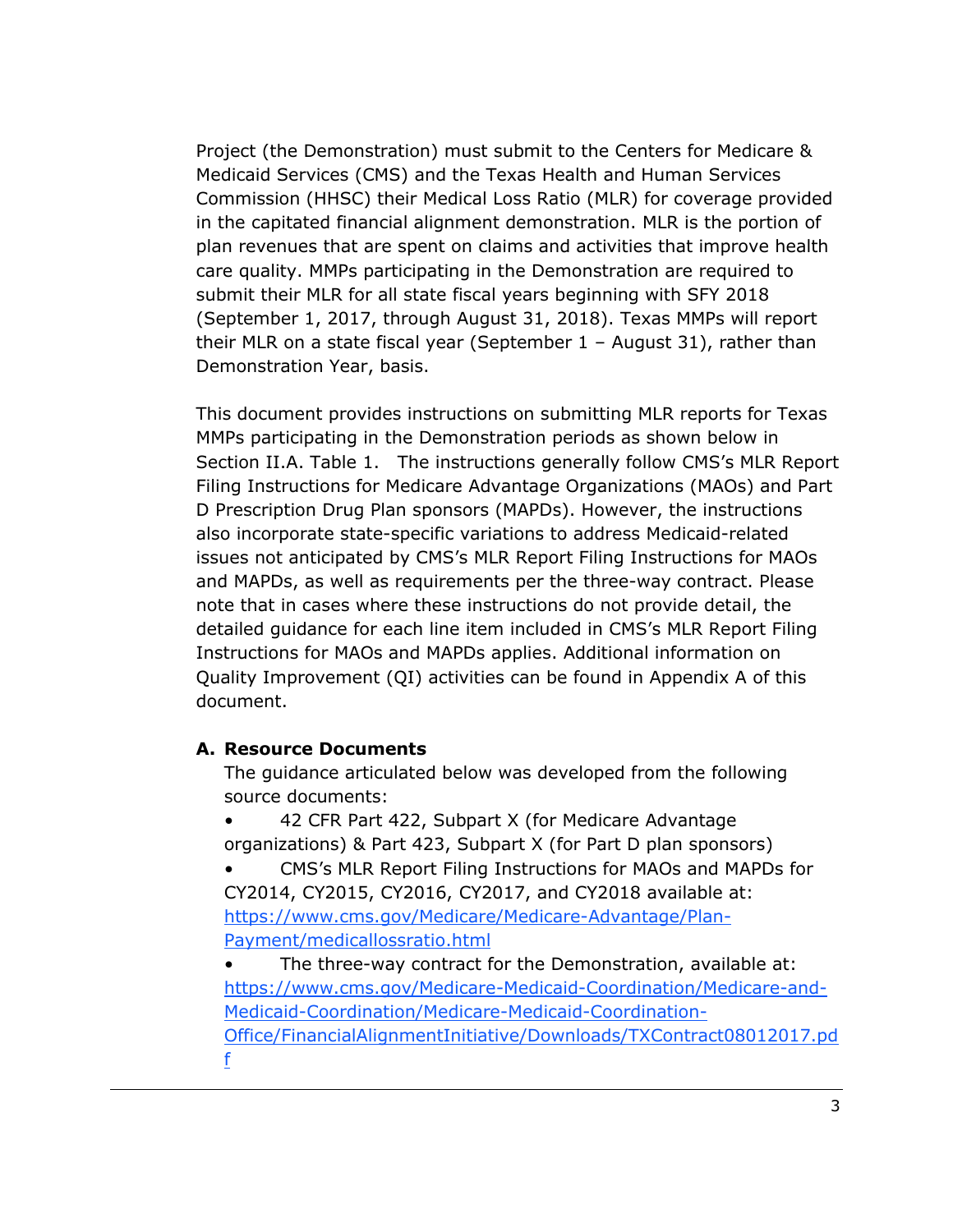• Medicare Program; Medical Loss Ratio Requirements for the Medicare Advantage and the Medicare Prescription Drug Benefit Programs; Final Rule, 78 Fed. Reg. 31284 (May 23, 2013), available at <https://www.gpo.gov/fdsys/pkg/FR-2013-05-23/pdf/2013-12156.pdf>

• Medicaid and Children's Health Insurance Program (CHIP) Programs; Medicaid Managed Care, CHIP Delivered in Managed Care, and Revisions Related to Third Party Liability; Final Rule, 81 Fed. Reg. 27498 (May 6, 2016), available at [https://www.gpo.gov/fdsys/pkg/FR-](https://www.gpo.gov/fdsys/pkg/FR-2016-05-06/pdf/2016-09581.pdf)[2016-05-06/pdf/2016-09581.pdf](https://www.gpo.gov/fdsys/pkg/FR-2016-05-06/pdf/2016-09581.pdf)

### **II. MLR Coverage Period and Reporting Schedule**

#### **A. Coverage Period**

The MLR coverage periods for MMPs participating in the Demonstration are as follows:

| <b>COVERAGE PERIOD</b>   | <b>DEMONSTRATION YEARS</b> | <b>CALENDAR DATES</b>                             |  |
|--------------------------|----------------------------|---------------------------------------------------|--|
| <b>Coverage Period 1</b> | Partial 2, partial 3       | September 1, 2017 to August 31, 2018              |  |
| <b>Coverage Period 2</b> | Partial 3, partial 4       | September 1, 2018 to August 31, 2019              |  |
| <b>Coverage Period 3</b> | Partial 4, partial 5       | September 1, 2019 to August 31, 2020 <sup>1</sup> |  |

#### **Table 1. MLR Coverage Periods**

 $\frac{1}{1}$  End date of Coverage Period 3 may be adjusted pending Demonstration end date.

#### **B. Claims Runout**

The MLR for each Coverage Period shall be calculated using claims incurred during the coverage period and paid through 11 months after the end of the coverage period.

#### **C. Reporting Schedule**

For Coverage Period 1 and beyond, MMPs will follow the reporting schedule below. Following submission of the Report, CMS will have ninety (90) days to review and work with HHSC to finalize the MLR calculation. Subsequently, the MMP will have sixty days (60) to review the final MLR calculation.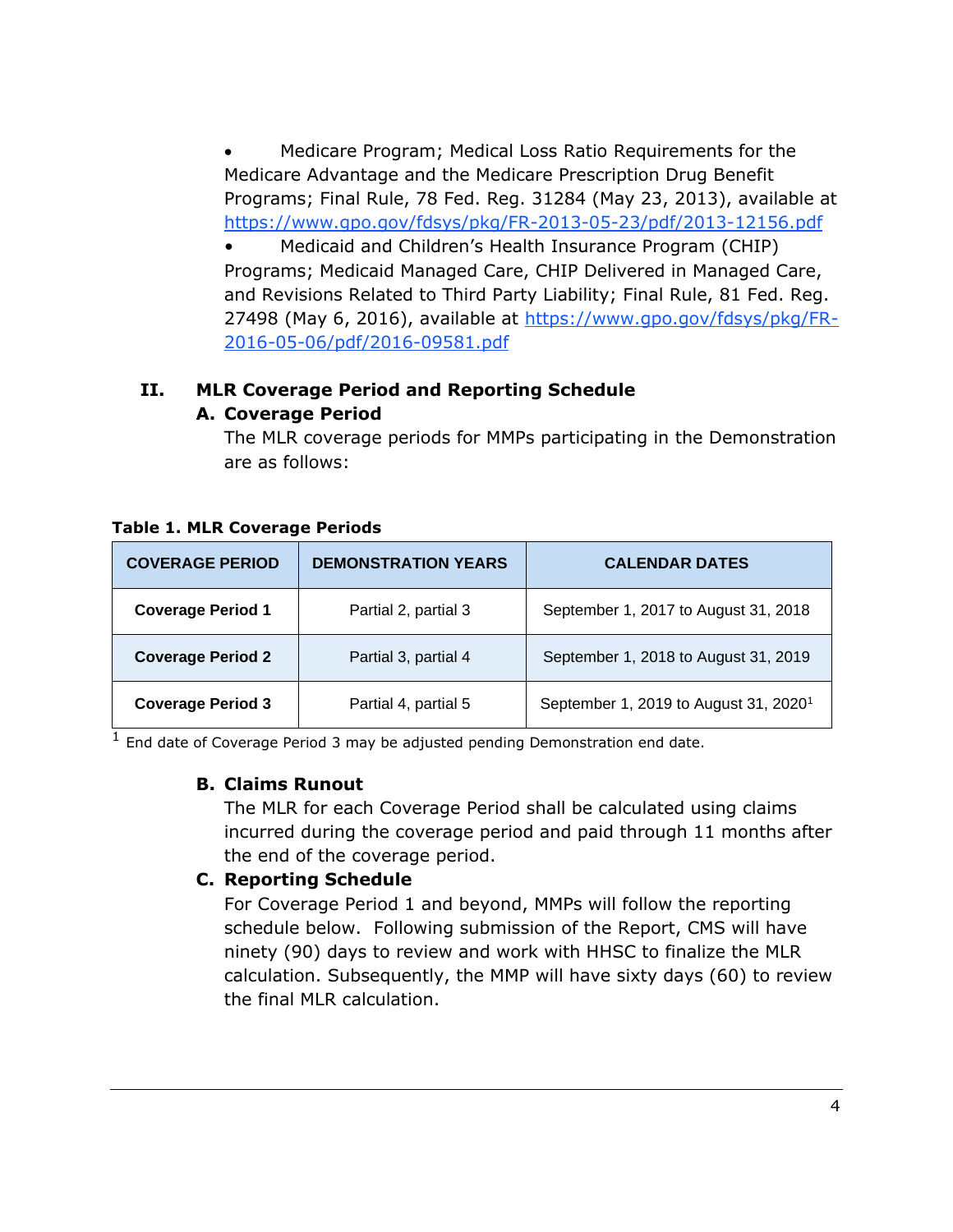**Table 2. MLR Reporting Schedule** *(Due dates pending completion of quality withhold analysis for the applicable coverage year. Due dates may be extended by CMS and HHSC at a later date)*

| <b>COVERAGE</b><br><b>YEAR</b> | <b>CALENDAR</b><br><b>DATES</b>         | <b>MLR REPORT</b><br><b>DUE</b>           | <b>CMS AND</b><br><b>HHSC REVIEW</b><br><b>COMPLETE</b> | <b>MMP REVIEW</b><br><b>PERIOD</b><br><b>COMPLETE</b> |  |
|--------------------------------|-----------------------------------------|-------------------------------------------|---------------------------------------------------------|-------------------------------------------------------|--|
| Year 1<br>(SFY 2018)           | September 1, 2017<br>to August 31, 2018 | April 1, 2021                             | June 30, 2021                                           | August 31, 2021                                       |  |
| Year 2<br>(SFY 2019)           | September 1, 2018<br>to August 31, 2019 | August 31,<br>October 31,<br>2021<br>2021 |                                                         | December 31,<br>2021                                  |  |
| Year 3<br>(SFY 2020)           | September 1, 2019<br>to August 31, 2020 | June 30, 2022                             | August 31, 2022                                         | October 31, 2022                                      |  |

Note that the Report is completed at one point in time and will not be revised or restated at any later date. This means that the MLR will not be updated or recomputed at a later date.

## **III. MLR Calculation**

The MLR is the portion of revenue, less taxes and regulatory fees, that is spent on claims and on activities that improve health care quality (QI), which include care coordination. That is,

$$
MLR = \left(\frac{(Claims + Quality\,Important)}{(Review = Taxes & Regularory\,Fees)}\right) + Credibility\,}{(Review = Taxes & Regularatory\,Fees)}
$$

Prior to adding the Credibility Adjustment to the calculation, the calculated MLR is referred to as the "unadjusted" (i.e., prior to credibility adjustment) MLR. CMS's MLR regulations for MA and Part D contracts increase a contract's calculated MLR by a Credibility Adjustment factor to account for the inherent claim fluctuations for contracts with low enrollment. A Credibility Adjustment factor will also be added to the MLR calculation for MMPs. As a result, MMPs will add an amount—between 1.0% and 8.4%—to their "unadjusted" MLR to determine their MMP MLR. See the MLR Credibility Adjustment Section M below for more detail. The MLR shall be expressed as a percentage rounded to the second decimal point.

## **IV. MLR Instructions for MMPs**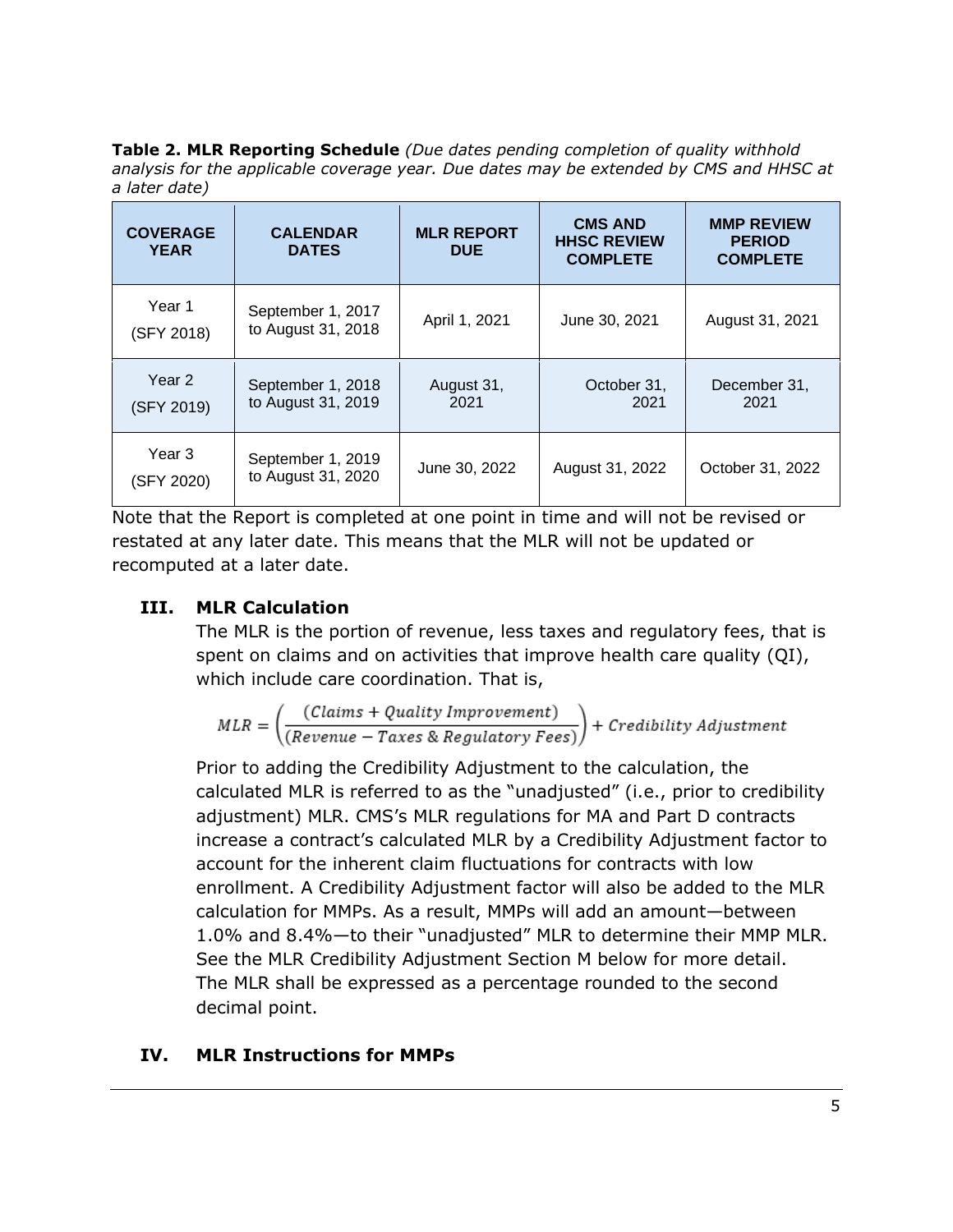### **a. Submission of MLR Reports**

MMPs should submit their MLR reports via email to CMS at mmcocapsmodel@cms.hhs.gov and to HHSC per UMCM Chapter 5.0.1 - Deliverables Requirements Matrix. Use the following naming convention for the MLR Report Tool and Attestation for the files:

- HXXXX-Contract Name-SFY2018-TX-MLR-Date.xlsx
- HXXXX-Contract Name-SFY2018-TX-MLR-Attestation-Date.pdf.

### **b. Accounting Principles**

MMPs should use Statutory Accounting Principles to explain how revenue is used to pay for non-claims expenditures. Non-claims and QI expenses should be those allocated specifically to the MMP contract. However, if this is not feasible, then the MMP must apportion the costs using a generally accepted accounting method that yields the most accurate results.

Expenses for QI activities are added to incurred claims in the MLR calculation. MMPs must indicate which activities qualify to be treated as QI for MLR reporting purposes. MMPs may choose to comply with CMS's MLR guidance for Medicare plans or for Medicaid plans. MMPs should indicate in Item 3 of "Expense Methodology" in the Report form that QI expenses are "compliant with CMS's MLR guidance for Medicare/Medicaid plans." (Choose one.) Information regarding CMS and HHCS guidance on reporting QI expenses in MLR reports can be found in Appendix A.

#### **c. Reporting Level for MMPs**

MMPs should report their MLRs at a state-wide level. The Report should include Medicare (inclusive of Medicare Parts A/B and Part D) and Medicaid combined. All Plan Benefit Packages (PBPs) under a state contract should be combined for MLR reporting.

## **d. Allocation of Expenses**

Expenses must be allocated in accordance with the provisions in 42 CFR §§ 422.2420(d) and 423.2420(d).

#### **e. Commercial Reinsurance**

Contractors may not adjust the MLR for commercial reinsurance. Commercial reinsurance premiums and recoveries are excluded from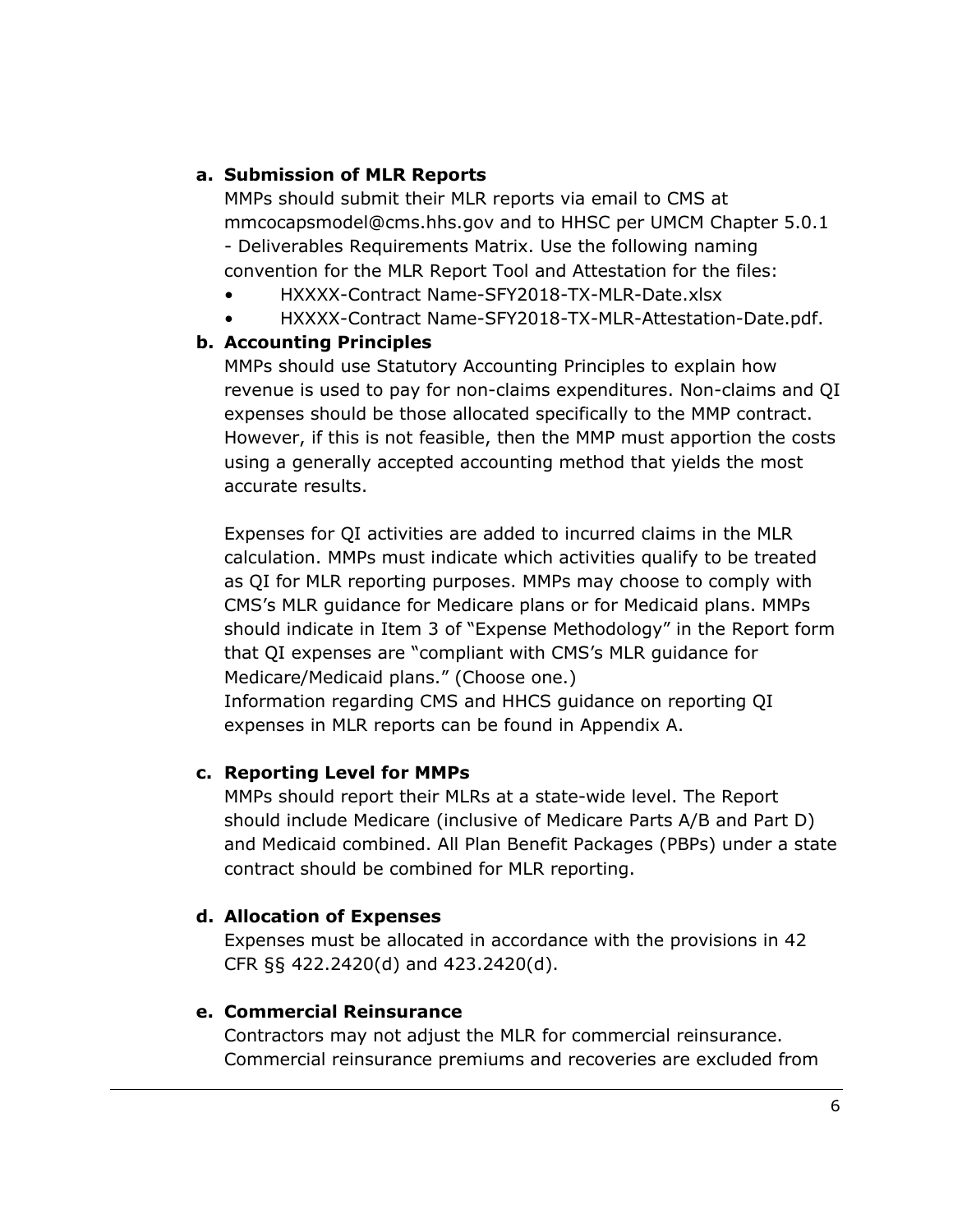the MLR calculation. Both costs and revenues must be reported on a direct basis (i.e., before ceded reinsurance) as required under §§ 422.2420(b)(2)(i) and 423.2420(b)(2)(i), and §§ 422.2420(c)(1) and 423.2420(c)(1).

#### **f. Sequestration**

Medicare Sequestration amounts are entered as negative amounts in Lines 1.0a (Medicare Parts A and B) and 1.0b (Part D). The expectation—for years in which sequestration applies—is that sequestration amounts will be approximately 2% of the applicable CMS plan payments to MMPs.

For Part D, the 2% sequestration is applied only to the non-premium portion of the risk-adjusted National Average Monthly Bid Amount (NAMBA). <sup>1</sup> Note, starting with CY 2015, the "Direct Subsidy" field of the Monthly Membership Reports (MMR) includes the full risk-adjusted NAMBA, i.e., the combined premium and non-premium portions. Therefore, for estimating Part D sequestration, MMPs can estimate the premium portion by multiplying the Low-Income Premium Subsidy Amount (LIPSA) by the MMR member months and subtract that amount from the amount reported in the "Direct Subsidy" field prior to multiplying by 2% to estimate Part D sequestration, as follows:

#### Non - Premium Portion of Risk Adjusted NAMBA



<sup>&</sup>lt;sup>1</sup> See the March 11, 2015 Health Plan Management System (HPMS) memo from Cheri Rice and Tim Engelhardt, "CMS Update on Medicare Parts A/B and Part D Payments to Medicare-Medicaid Plans for Contract Year 2015." HPMS memos may be found here: https://www.cms.gov/Research-Statistics-Data-and-Systems/Computer-Dataand-Systems/HPMS/HPMS-Memos-Archive-Annual-Items/SysHPMS-Memo-Archive-%3F-2015-Qtr1. Plans can also access these memos directly through HPMS.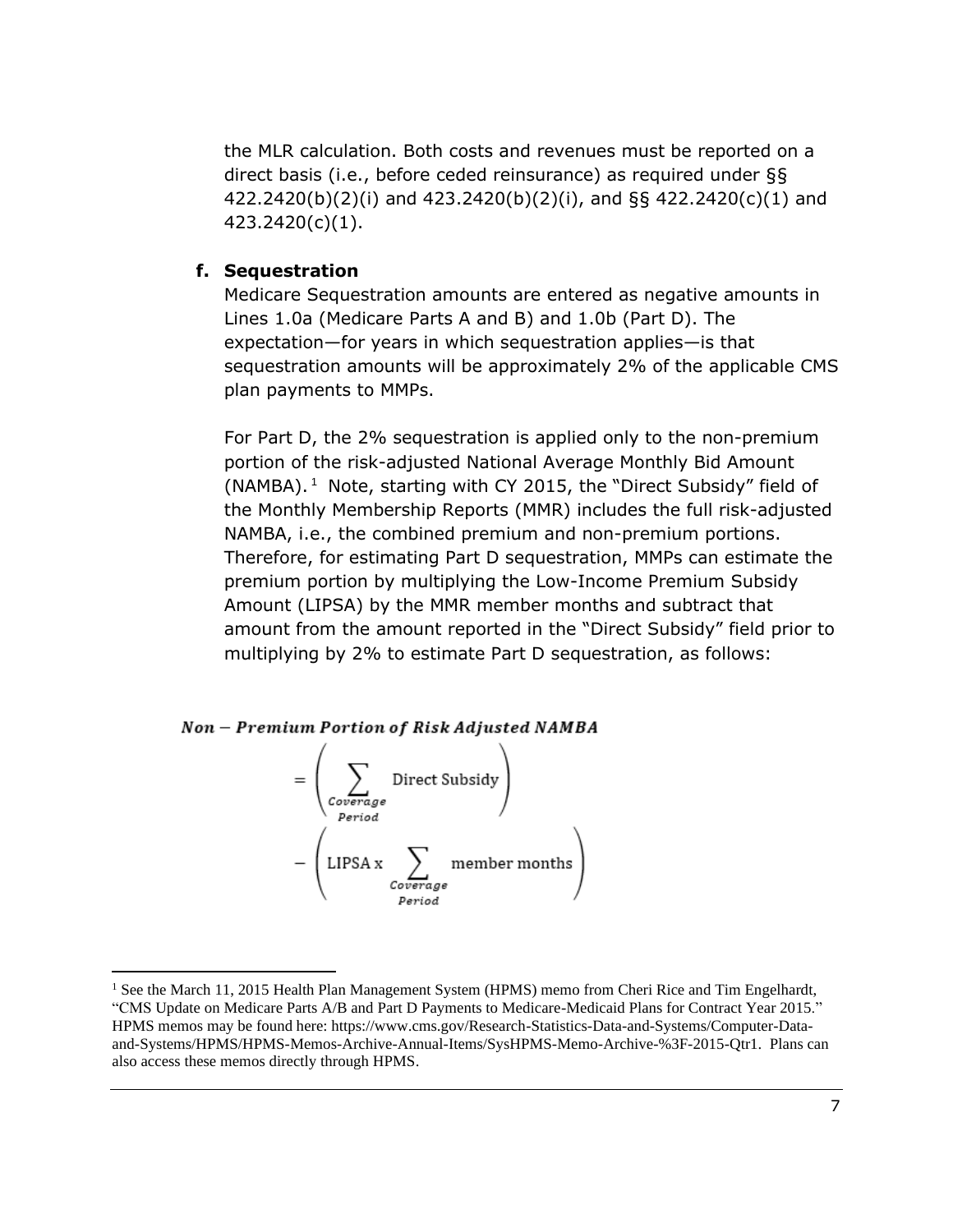**Part D Sequestration** 

$$
= 2\% x \left( \left( \sum_{\substack{Coversage\\Period}} \text{Direct Subsidy} \right) - \left( \text{LIPSA x} \sum_{\substack{Coversage\\Period}} \text{member months} \right) \right)
$$

## **g. Revenue**

Revenues must be reported for MLR purposes using all applicable categories in this section. The categories are derived from MLR instructions for MAPD plans; some categories may not be applicable to MMPs.

Medicare Revenue – enter payments made to the MMP for the coverage period in the following categories (as applicable):

- o Capitation Payments for A/B services, using final risk scores
- o Capitation Payments for Part D, using final risk scores

o Part D federal reinsurance subsidy (prospective and reconciliation adjustments)

- o Part D Low Income Premium Subsidy Amount (LIPSA)
- o Part D risk corridor payments
- o Note that Low Income Cost Sharing subsidy (LICS) and Coverage Gap Discount Program (CGDP) payments are not included in MLR reporting and are excluded from the numerator and denominator in MLR calculations.

o Note that Experience Rebates will be treated as a reduction in revenues in the MLR denominator.

- Medicaid Revenue
- o Capitation Payments for Medicaid covered services
- o Other Medicaid Revenue

o Note that Experience Rebates will be treated as a reduction in revenue in the MLR denominator.

• Quality Withhold: Any amounts not earned back as part of the MMP Quality Withhold are excluded from the Medicare and Medicaid Revenue. Quality withhold amounts earned back are included as an adjustment to revenue.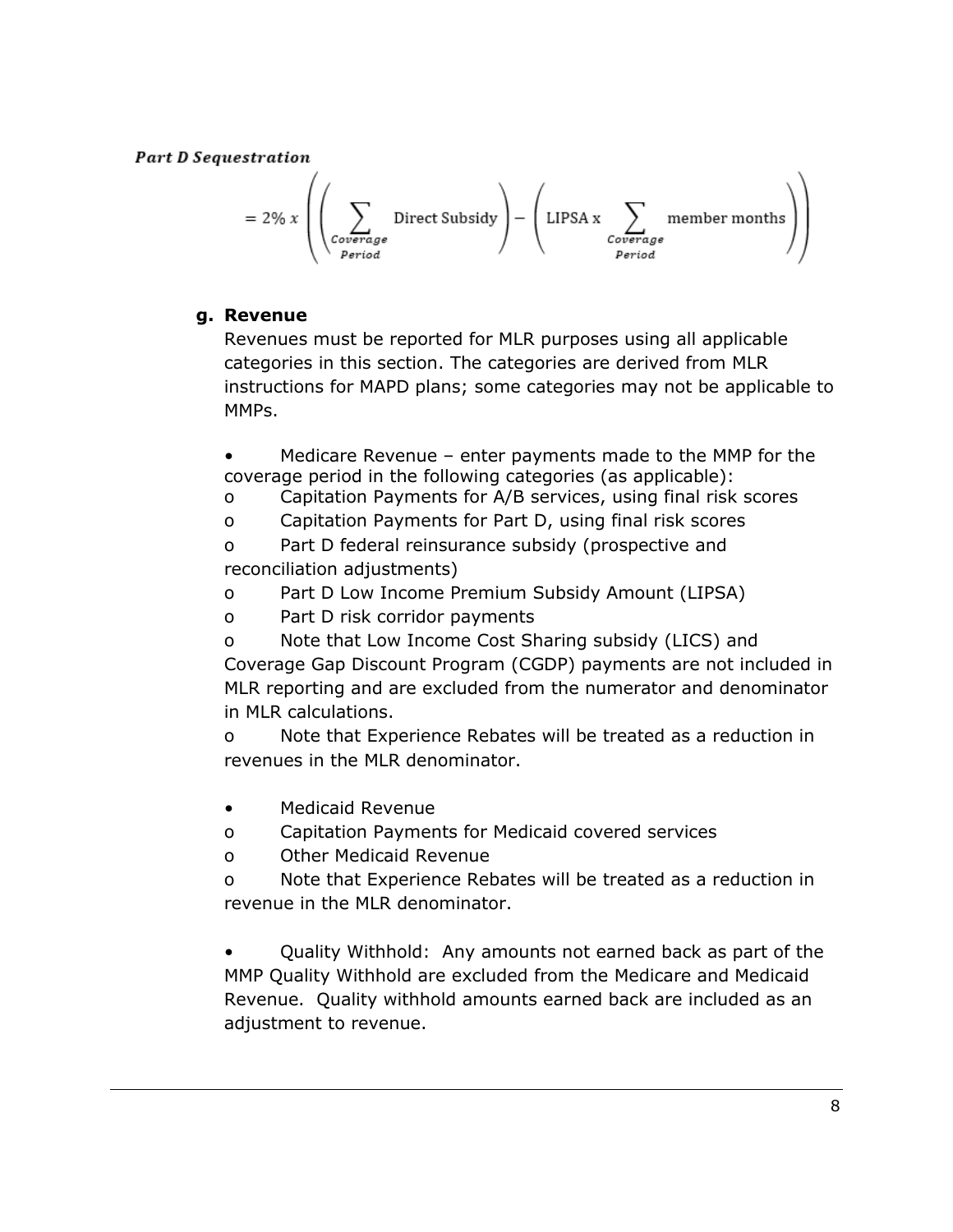Revenue information included in the Report will be compared to internal CMS data (including Monthly Membership Detail Data Files (MMDDF) and Payment Reconciliation System (PRS) Reconciliation Results Report to Plans, Contract Trailer "CTR" version (PRS CTR) data) and to State data to verify the accuracy of the submitted data.

### **h. Claims**

Enter the MMP's claims expenses for the reporting period.

1. Incurred Claims

Incurred claims for clinical services and prescription drug costs must include the following:

- Direct claims that the MMP pays to providers (including under capitation contracts with physicians or other providers) for covered services provided to any enrollees under the contract, including any services purchased in lieu of more-costly Covered Services, as defined by the three-way contract. Refer to page 6 of the CMS's MLR Report Filing Instructions for MAOs and MAPDs for CY2014, CY2015, CY2016, CY 2017, and CY2018 available at: [https://www.cms.gov/Medicare/Medicare-Advantage/Plan-](https://www.cms.gov/Medicare/Medicare-Advantage/Plan-Payment/medicallossratio.html)[Payment/medicallossratio.html](https://www.cms.gov/Medicare/Medicare-Advantage/Plan-Payment/medicallossratio.html) for treatment of payments to third party vendors.
- Service Coordination Expense. That portion of the personnel costs for Care Coordinators whose primary duty is direct enrollee contact that is attributable to this Contract shall be included as a Benefit Expense. That portion of the personnel costs for Contractor's Medical Director that is attributable to this Contract shall be included as a Benefit Expense.
- Direct drug costs that are actually paid by the MMP, net of prescription drug rebates and other direct and indirect remuneration. (Note: this is consistent with the CMS's MLR Report Filing Instructions for MAOs and MAPDs for CY2014, CY2015, CY2016, CY 2017, and CY2018 available at: https://www.cms.gov/Medicare/Medicare-Advantage/Plan-Payment/medicallossratio.html for treatment of payments to third party vendors as noted on p. 6)
- Unpaid claims reserves for the reporting period, including claims reported in the process of adjustment.
- Quality withholds from payments made to contracted providers. For example, a plan that uses a 2% quality withhold from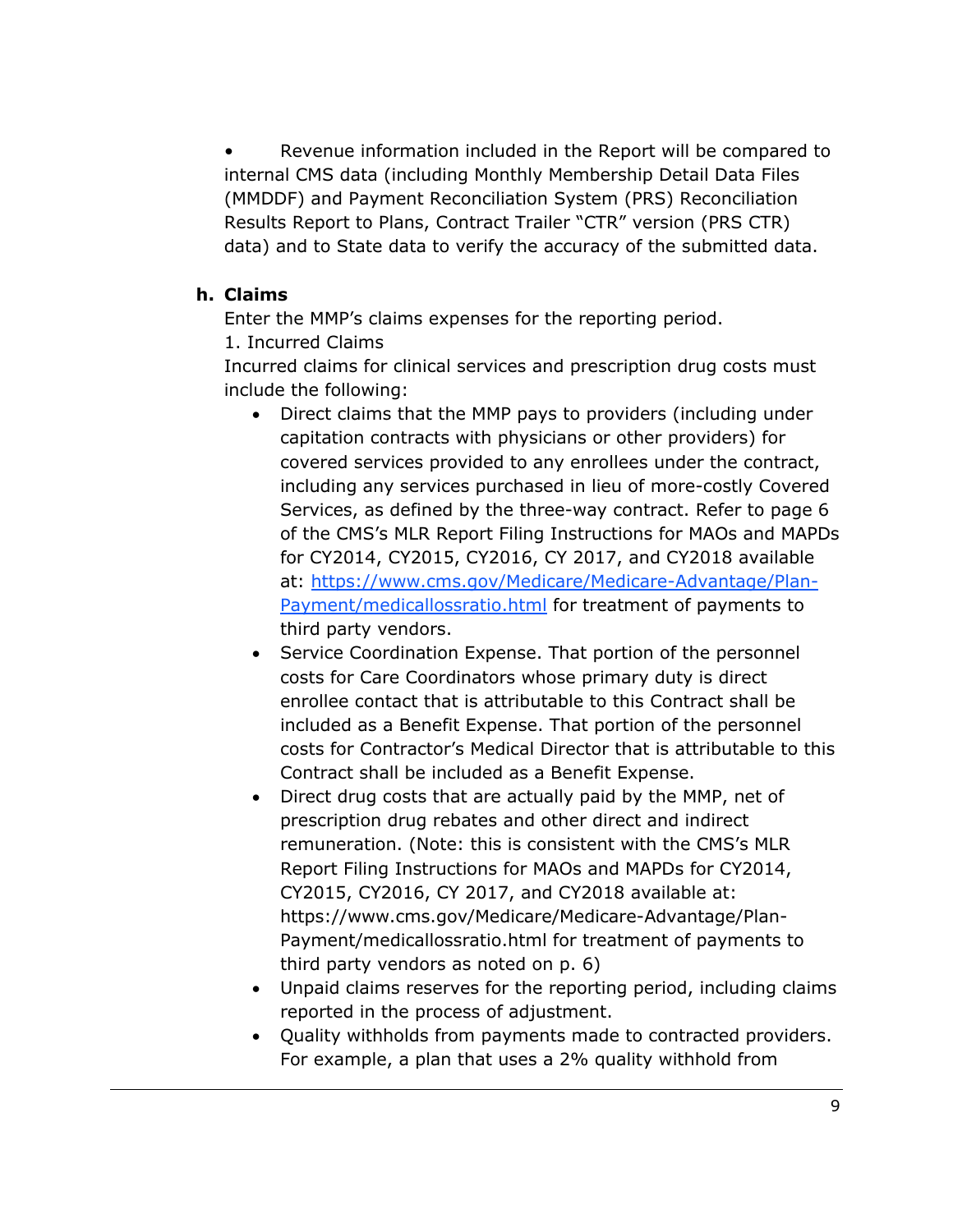provider payments, must include that 2% in the incurred claims reported for MLR purposes; the plan does not have the option of excluding this 2% from MLR incurred claims (even if the 2% was NOT paid out).

- Incurred but not reported claims based on past experience and modified to reflect current conditions such as changes in exposure, claim frequency, or severity.
- Changes in other claims-related reserves.
- Claims that are recoverable for anticipated coordination of benefits.
- Claims payments recoveries received as a result of subrogation.
- Claims payments recoveries as a result of fraud reduction<sup>2</sup> efforts, not to exceed the amount of fraud reduction expenses. Adjustments that must be deducted from incurred claims include overpayment recoveries received from providers.

### 2. Exclusions from Incurred Claims

The following amounts must not be included in incurred claims:

- Non-claims costs, as defined in §§ 422.2401 and 423.2401, which include the following:
	- o Amounts paid to third party vendors for secondary network savings.
	- o Amounts paid to third party vendors (for any of the following:
		- Network development.
		- Administrative fees.
		- Claims processing.
		- **·** Utilization management.
	- o Amounts paid, including amounts paid to a provider or pharmacy, for professional or administrative services that do not represent compensation or reimbursement for covered services provided to an enrollee, such as the following:
		- **■** Medical record copying costs.
		- **EXECUTE:** Attorneys' fees.
		- Subrogation vendor fees.

<sup>&</sup>lt;sup>2</sup> Fraud reduction includes fraud prevention and fraud recovery. 78 Fed. Reg. 31294 available at https://www.govinfo.gov/content/pkg/FR-2013-05-23/pdf/2013-12156.pdf.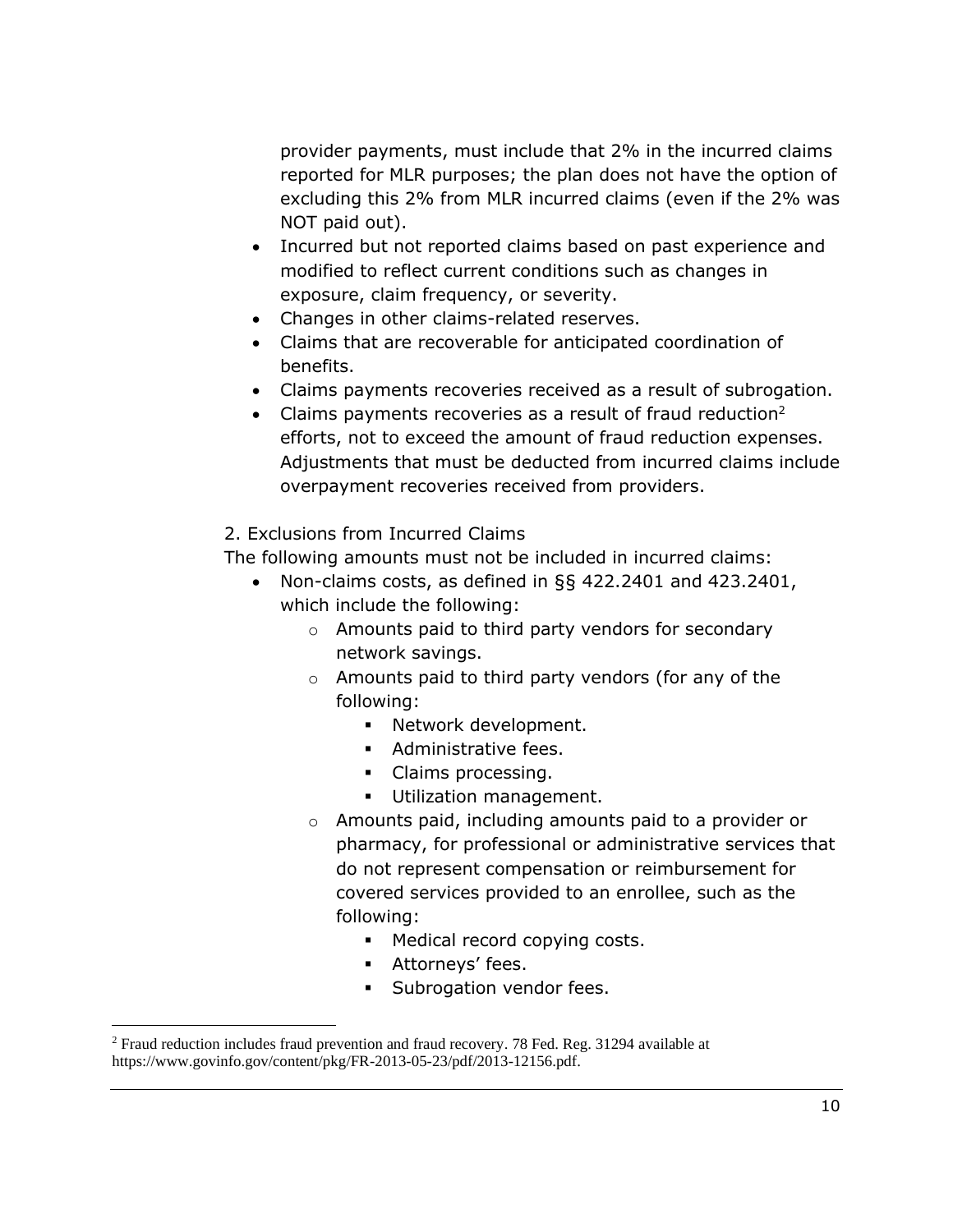- Bona fide service fees.
- Compensation to any of the following:
	- Paraprofessionals.
	- Janitors.
	- Quality assurance analysts.
	- Administrative supervisors.
	- Secretaries to medical personnel.
	- Medical record clerks.
- **i. Federal and State Taxes and Licensing or Regulatory Fees** Federal and State taxes and assessments and licensing or regulatory fees must be reported in accordance with the provisions in §§ 422.2420(c)(2) and 423.2420(c)(2).

## **j. Health Care Quality Improvement (QI) Expenses**

MMPs may use Medicare or Medicaid guidance on which activities and expenses qualify as QI, consistent with Appendix A below. Care coordination expenses should be reported as a QI expenses, under line 4.1 Improve health outcomes.

For reference, the regulations at §§ 422.2430(a) and 423.2430(a) define the expenditures and activities that improve health care quality and can therefore be reported as such for MLR purposes by MAO and Part D Prescription Drug Plan sponsors.

## **k. Non-Claims Costs**

Non-claims costs, as defined in §§ 422.2401 and 423.2401, are those expenses for administrative services that are not:

 $(1)$  Incurred claims (as provided in §§ 422.2420(b)(2) through (4) and 423.2420(b)(2) through (4));

(2) Expenditures on quality improving activities (as provided in §§ 422.2430 and 423.2430);

(3) Licensing and regulatory fees (as provided in §§ 422.2420(c)(2)(ii) and 423.2420(c)(2)(i));

(4) State and Federal taxes and assessments (as provided in §§  $422.2420(c)(2)(i)$  and (iii), and  $423.2420(c)(2)(ii)$  and (iii)).

## **l. Total Member Months**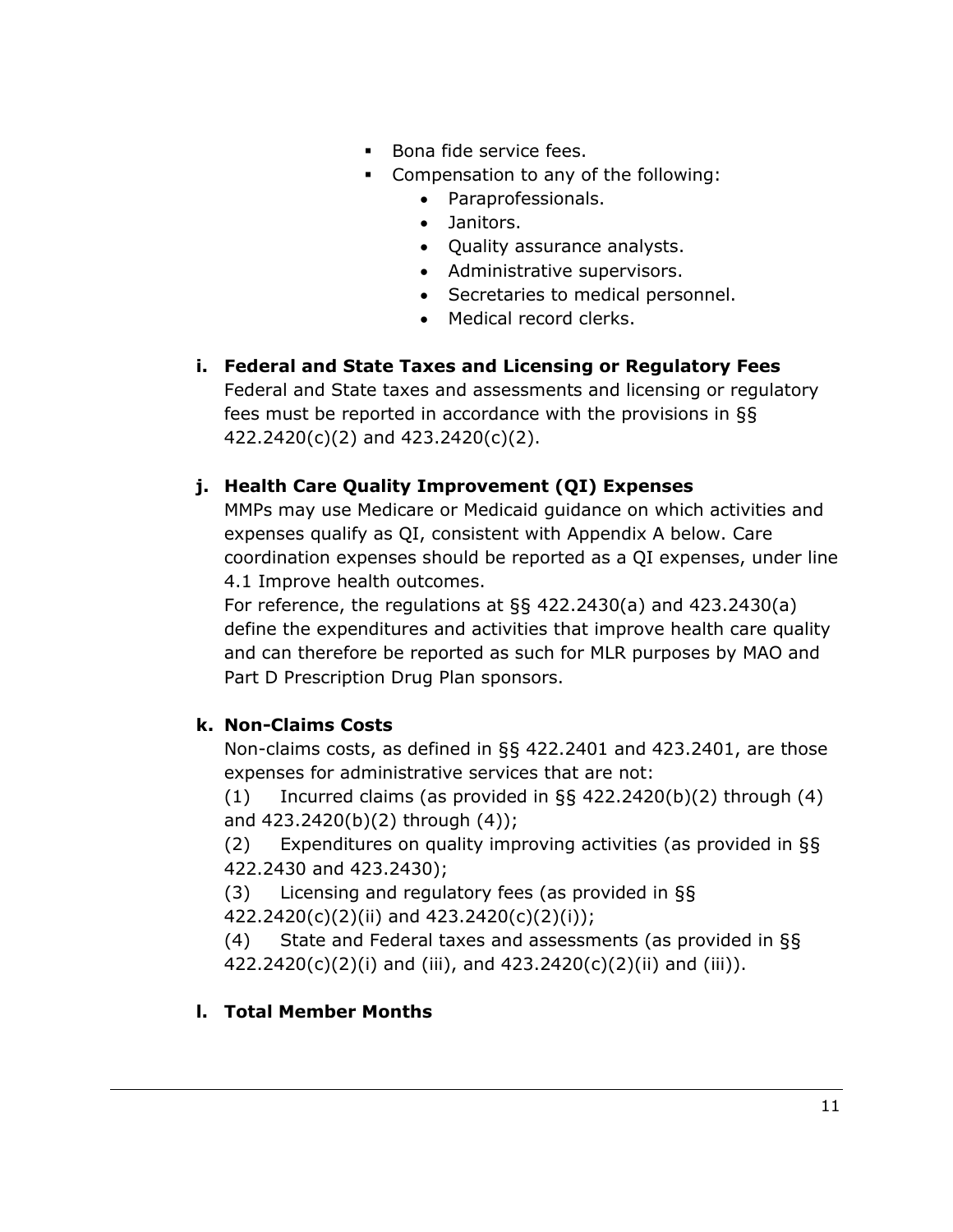Enter the member months associated with the contract. Member months entered should be on a consistent basis with the revenue and claims information reported.

#### **m. MLR Credibility Adjustment**

Per §§ 422.2440 and 423.2440, an MMP may add a credibility adjustment factor as published in the Final Rate Announcement for MA-PD Contracts for the applicable payment years to its calculated MLR if the contract's experience is partially credible. See the Excel MMP MLR template, the table reflects the 2020 credibility adjustment factors<sup>3</sup> however, these factors may be subject to change for future periods. Note, the credibility adjustment factor will be calculated automatically based on the member months provided in the Excel MMP MLR template spreadsheet. For those reporting periods for which a contract has non-credible experience, as determined per the table referenced above, an MLR report must still be submitted.

## **V. Attestation**

An attestation must be submitted to accompany each MLR Report submitted to CMS and HHSC. See the Excel MMP MLR template tab "Attestation" and Section IV A. for the naming convention for the submitted attestation file. The attestation must be made by one of the following officers of the company: Chief Executive Officer (CEO), Chief Financial Officer (CFO), or Chief Operating Officer (COO).

#### **VI. Audit**

All line-items in the Report may be subject to HHSC's internal desk review process, and to audit in the annual FSR audits.

## **VII. Questions**

Questions on these instructions and the associated reporting tool should be addressed to CMS at mmcocapsmodel@cms.hhs.gov and to HHSC at HHSC\_MLR@hhsc.state.tx.us.

<sup>&</sup>lt;sup>3</sup> Information on the applicable credibility adjustment for each reporting year can be found at https://www.cms.gov/Medicare/Health-Plans/MedicareAdvtgSpecRateStats/Announcements-and-Documents.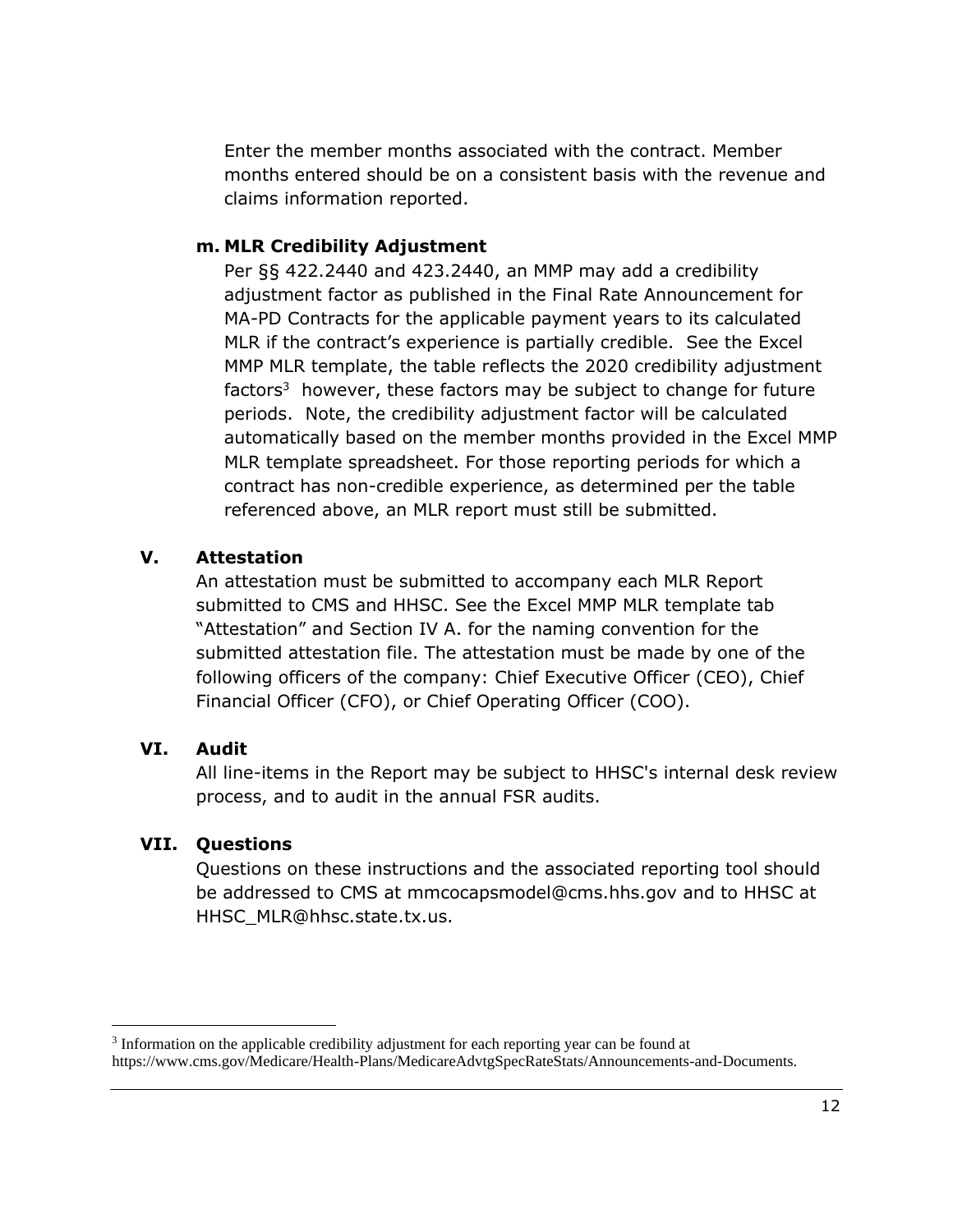# **Appendix A: Quality Improvement Activities**

Expenses for Quality Improvement (QI) activities are added to incurred claims in the MLR calculation. MMPs must indicate which activities qualify to be treated as QI activities for MLR reporting purposes. MMPs must be prepared to show that such activities are consistent with Medicare or Medicaid guidance regarding QI activities.

CMS has issued rules on the treatment of QI with respect to MLR calculations:

• Medicaid and Children's Health Insurance Program (CHIP) Programs: Medicaid Managed Care, CHIP Delivered in Managed Care, and Revisions Related to Third Party Liability; Final Rule, 81 Fed. Reg. 27498 (May 6, 2016), available at [https://www.gpo.gov/fdsys/pkg/FR-2016-05-06/pdf/2016-09581.pdf.](https://www.gpo.gov/fdsys/pkg/FR-2016-05-06/pdf/2016-09581.pdf)

• Medicare Program; Medical Loss Ratio Requirements for the Medicare Advantage and the Medicare Prescription Drug Benefit Programs; Final Rule, 78 Fed. Reg. 31284 (May 23, 2013), available at: [https://www.gpo.gov/fdsys/pkg/FR-](https://www.gpo.gov/fdsys/pkg/FR-2013-05-23/pdf/2013-12156.pdf)[2013-05-23/pdf/2013-12156.pdf.](https://www.gpo.gov/fdsys/pkg/FR-2013-05-23/pdf/2013-12156.pdf)

Below is relevant guidance excerpted from the above rule releases regarding 45 CFR 158.150, 42 CFR 422.2430, and 42 CFR 423.2430.

## **1. Medicaid QI Activities Guidance**

*We also proposed at § 438.8(e)(3) that an activity that improves health care quality can be included in the numerator as long as it meets one of three standards:* 

*(1) It meets the requirements in 45 CFR 158.150(b) (the private market MLR rule) for an activity that improves health care quality and is not excluded under 45 CFR 158.150(c);*

*(2) It is an activity specific to Medicaid managed care External Quality Review (EQR) activities (described in § 438.358(b) and (c)); or* 

*(3) It is an activity related to Health Information Technology and meaningful use, as defined in 45 CFR 158.151 and excluding any costs that are deducted or excluded from incurred claims under paragraph (e)(2). Regarding activities related to Health Information Technology and meaningful use, we encouraged states to support the adoption of certified health information technology that enables interoperability across providers and supports seamless care coordination for enrollees. In addition, we referred MCOs, PIHPs, and*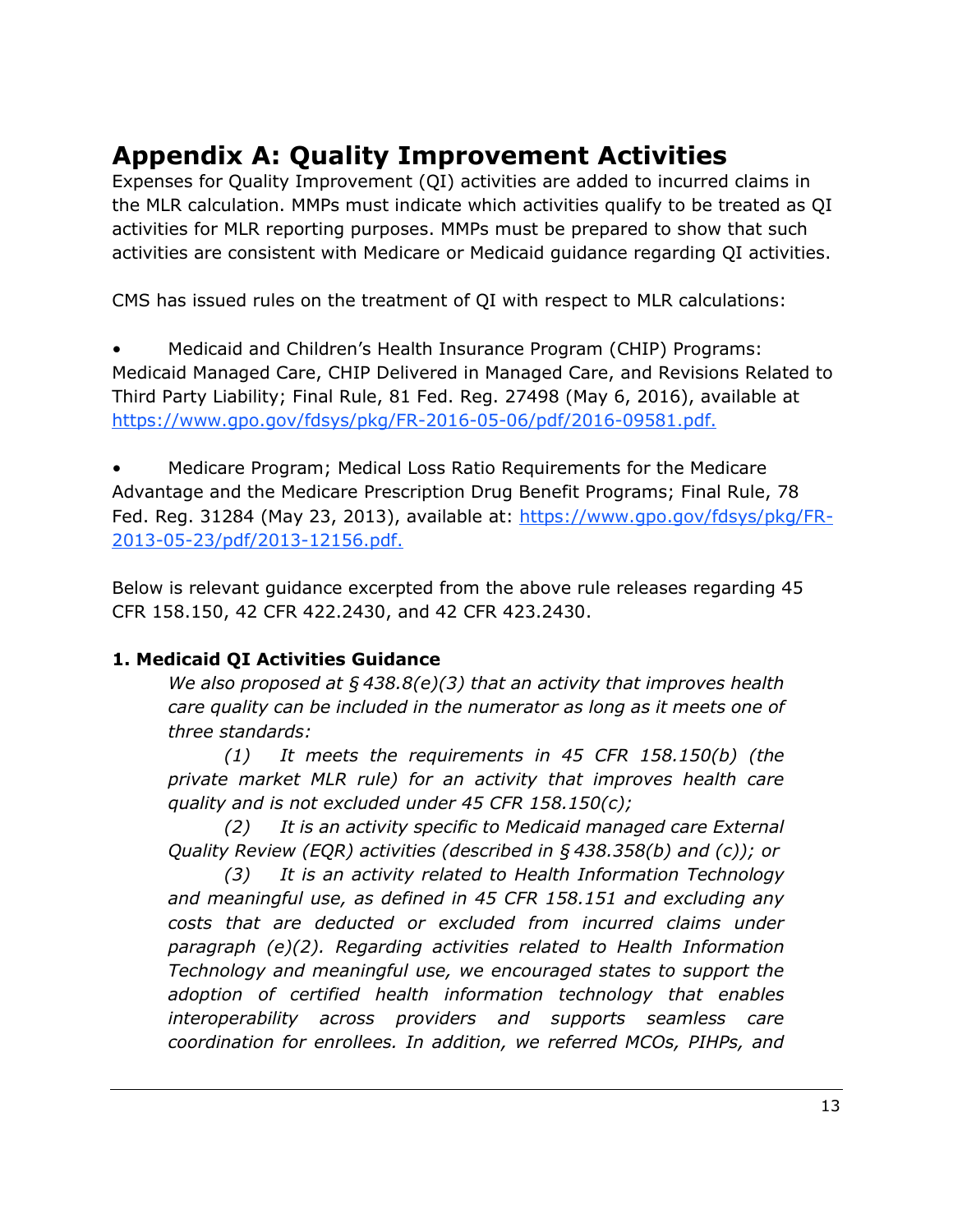*PAHPs to the Office of the National Coordinator for Health Information Technology's 2016 Interoperability Standards Advisory (2016 ISA) published on November 6, 2015 (available at https://www.healthit.gov/sites/default/files/2016-interoperabilitystandards-advisory-final-508.pdf), which contains a list of the best available standards and implementation specifications enabling priority health information exchange use cases.*

*Because of our understanding that some managed care plans cover more complex populations in their Medicaid line of business than in their private market line(s) of business, we believed that the case management/care coordination standards are more intensive and costly for Medicaid managed care plans than in a typical private market group health plan. We proposed to use the definition of activities that improve health care quality in 45 CFR 158.150 to encompass MCO, PIHP, and PAHP activities related to service coordination, case management, and activities supporting state goals for community integration of individuals with more complex needs such as individuals using LTSS but specifically requested comment on this approach and our proposal not to specifically identify Medicaid-specific activities separately in the proposed rule. We indicated our expectation that MCOs, PIHPs, and PAHPs would include the cost of appropriate outreach, engagement, and service coordination in this category.* <sup>4</sup>

#### **2. Medicare QI Activities Guidance**

*Proposed sections 422.2420(b) and 423.2420(b) for MA and Part D contracts identify the elements to be included in the numerator for a contract's MLR. Sections 422.2420(b)(1) and 423.2420(b)(1) identify two basic elements that would constitute the MLR numerator: Incurred claims (as defined in paragraphs (b)(2) through (b)(4) for both programs) and expenditures under the contract for activities that improve health care quality, which are referenced at paragraph (b)(1)(iii) for both programs, and described in detail at sections 422.2430 and 423.2430.<sup>5</sup>*

<sup>4</sup> 81 Fed. Reg. 27522-23.

<sup>5</sup> 78 Fed. Reg. 31288.